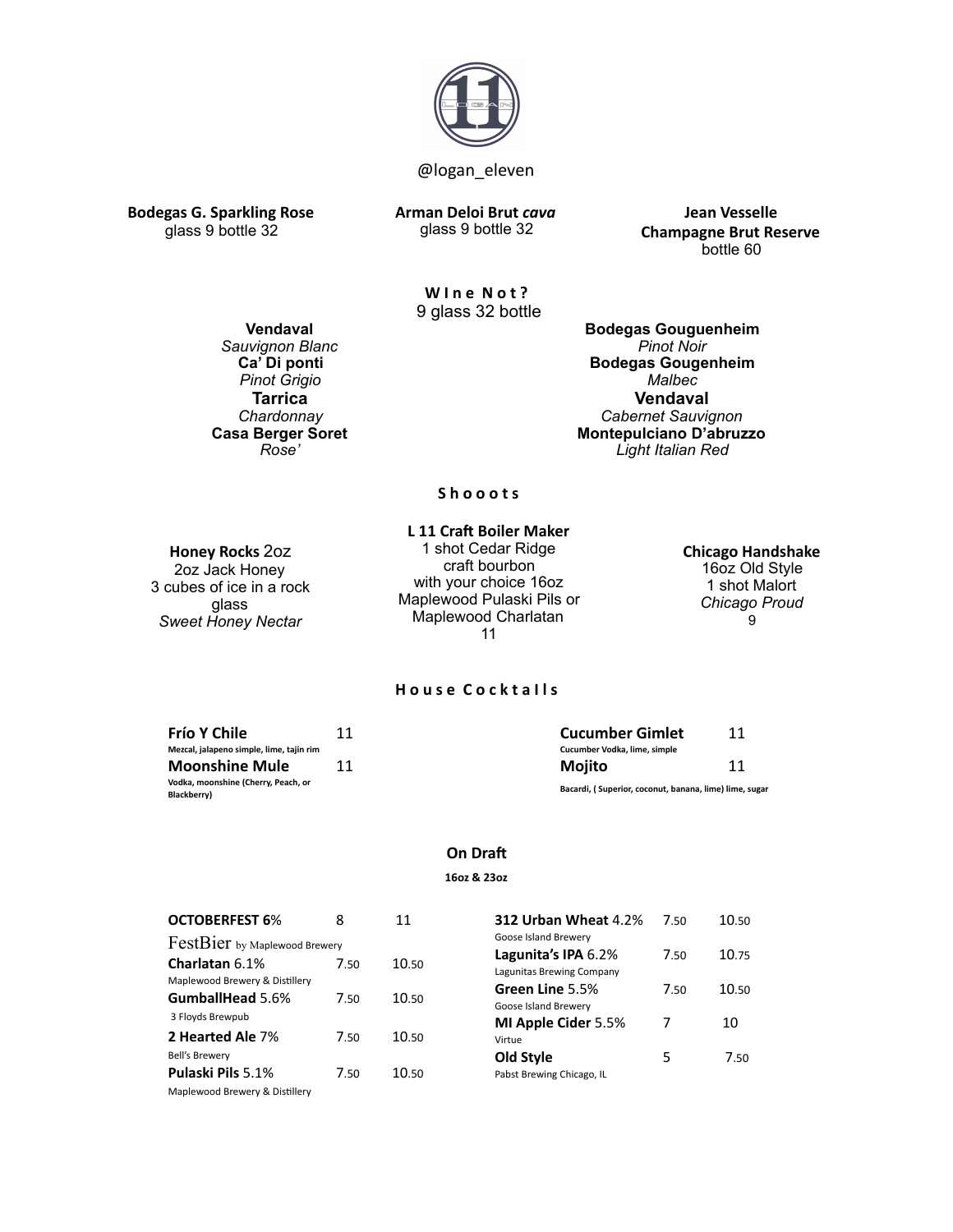

# @logan\_eleven

### **Beer**

### **Bottles & Cans**

# **Seasonal**

| FestBier Oct Fest On Tap           | 8  |
|------------------------------------|----|
| <b>Buckledown Oct Fest limited</b> | 7  |
| Spiteful Oct Fest 160z limited     | 11 |
| <b>Brownie Points 160z limited</b> | 8  |

### **Pilsner**

| Gringolandia Super Pils 7.2% |      |
|------------------------------|------|
| 5 Rabbit Cerveceria          |      |
| <b>Lü</b> 4.7%               | 6.50 |
| Solemn Oath Brewery          |      |

# **Lager**

| <b>Becks N/A 0.3%</b>      | 5    |
|----------------------------|------|
| Anheuser-Busch             |      |
| Cactus Pants 1602 4.5%     | 7    |
| <b>Buckledown Brewings</b> |      |
| Modelo 4.4%                | 4.50 |
| <b>Tecate</b> 4.5%         | 4.50 |

| IPA                                                                   |      |
|-----------------------------------------------------------------------|------|
| <b>Anti-Hero IPA 160z 6.7%</b>                                        | 8    |
| <b>Revolution Brewing</b>                                             |      |
| Misfit IPA 6.5%                                                       | ნ.50 |
| Wild Onion Brewing Co.                                                |      |
| All Day IPA 4.7%                                                      | 7    |
| <b>Founder Brewing</b>                                                |      |
| ${\bf Son}$ of Juice $16$ oz $6.3\%$                                  | 10   |
| Maplewood Brewery & Distillery<br>Working for the Weekend 160Z 7.9% 9 |      |

Spiteful Brewi

# **Stout/Porter**

| Dragon's Milk 11%            | 15   |
|------------------------------|------|
| New Holland Brewery          |      |
| Guinness 14,907 4,2%         | q    |
| New Holland Brewery          |      |
| <b>Wheat/Belgian</b>         |      |
| Delirium Tremens 160Z 8.5%   | 15   |
| <b>Family Brewery Huyghe</b> |      |
| Stella Artois 1607 5%        | 7 รถ |
| Stella Artois                |      |

**Allagash White 160Z 5%** 10

Allagash Brewing Company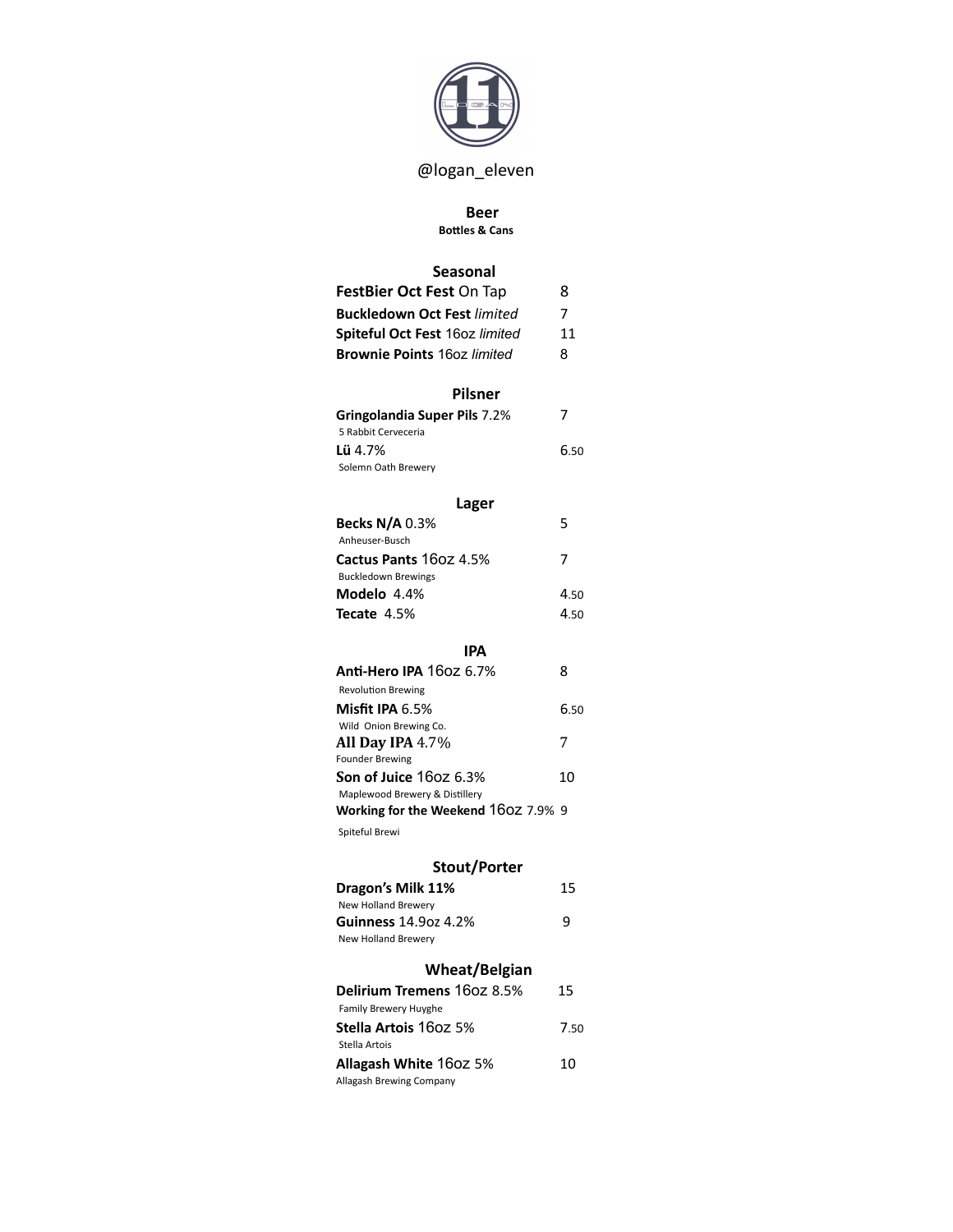

# @logan\_eleven

# **Sour/Gose**

| <b>Fancy Bounce 4.5%</b> | q |
|--------------------------|---|
| Ravinia Brewing Co       |   |
| <b>Fuzzy Smack 4.6%</b>  | q |
| Noon Whistle Brewing     |   |

# **Ale** / Saison

| <b>Brownie Points 160z 5.8%</b>   | 8    |
|-----------------------------------|------|
| Brown Ale by Goose Island Brewery |      |
| <b>Begyel Blond Ale 5.4%</b>      | 8    |
| <b>Begyel Brewery</b>             |      |
| <b>312 Urban Wheat</b> 160Z 4.2%  | 7    |
| Goose Island Brewery              |      |
| Apex Predator 160z 6.5%           | 6    |
| Off Color Brewing                 |      |
| Lil Sumpin' Sumpin' Ale 7.5%      | ნ.50 |
| Lagunitas Brewing Company         |      |
| <b>NewCAstle Brown</b> 7.5%       |      |
| Heineken                          |      |

### **Pale Ales**

| Daisy Cutter 160Z 5.2%    | 8 |  |
|---------------------------|---|--|
| Half Acre Beer Company    |   |  |
| <b>Fist City 160Z 4%</b>  | 8 |  |
| <b>Revolution Brewing</b> |   |  |
| <b>Zombie Dust 6.4%</b>   | 8 |  |
| 3 Floyds Brewpub          |   |  |

# **Fruity**

| PLUMpass 160Z 9.38%             | 8    |
|---------------------------------|------|
| <b>Twisted Hippo</b>            |      |
| <b>Purple Haze 4.2%</b>         | 6.50 |
| Abita Brewing                   |      |
| <b>Stiegl Radler 160z 2.25%</b> | 8    |
| Stieglbrauerei                  |      |

# Cider/Seltzer/GF

| Bud Light Seltzer 160z 4.2% | 6    |
|-----------------------------|------|
| Blackcherry, Lime, or Mango |      |
| <b>Prairie Path 5.1%</b>    | 6.50 |
| Two Brothers Brewery        |      |

# Domestic

| <b>PBR</b> 4.8%    | ર    | Old Style 160z   | 5.   |
|--------------------|------|------------------|------|
| <b>Bud Light</b>   | 4.50 | <b>Budweiser</b> | 4.50 |
| <b>Miller Lite</b> | 4.50 | Miller High Life | 4.50 |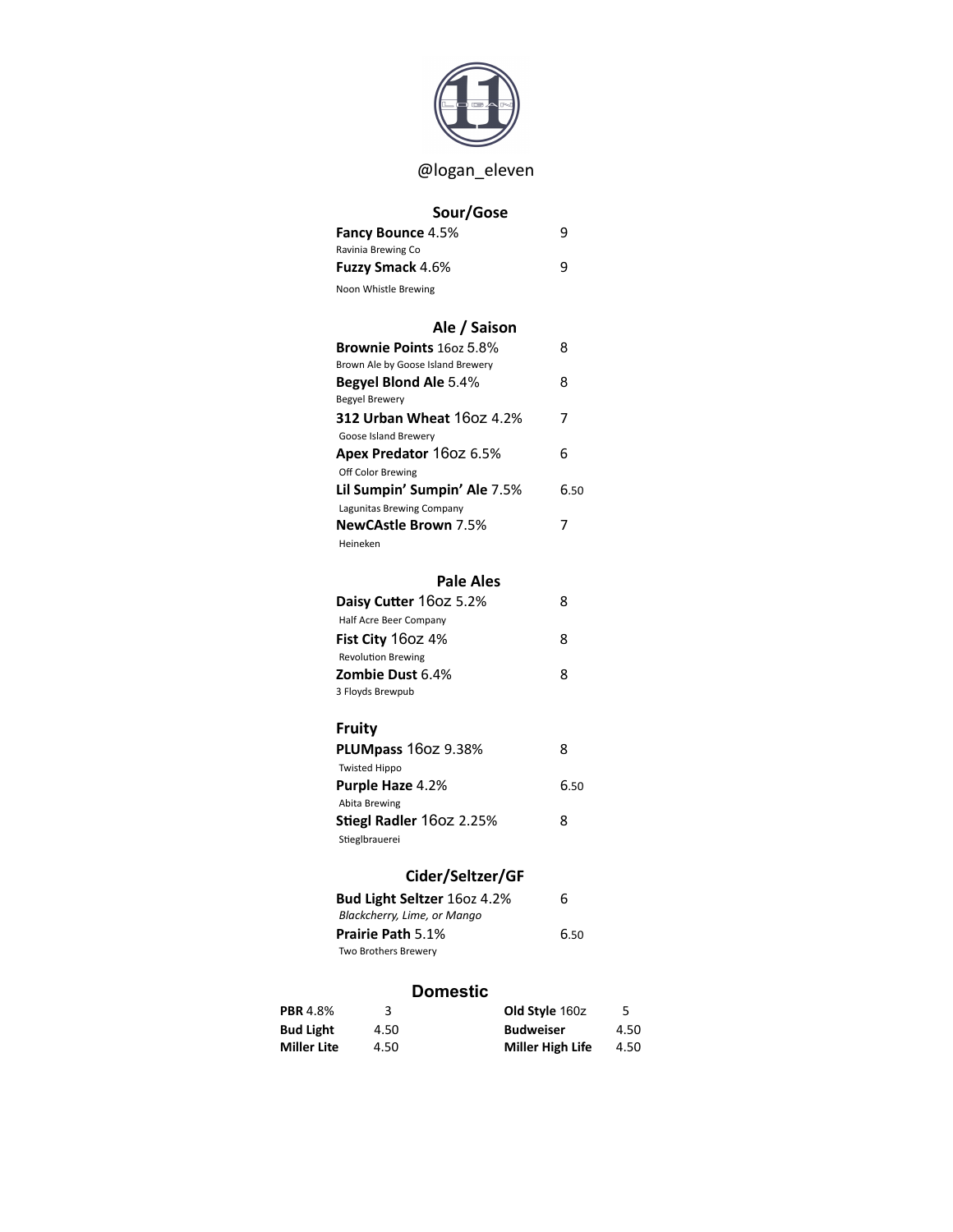

# **\*Brunch Only Items\* Sat and Sun 11am - 3pm**

### **\*Tabletop Mimosas\***

1 Bottle Arman Deloi Brut cava 1 carafe Fresh Squeezed OJ 38 or single glass 9

**\*Tabletop Bloody Marys\***  375ml bottle Chicago Spirit Vodka 1 carafe L-11 house Bloody Mary mix Side of garnish & ice 38 or single glass 9

### **\*Tabletop Screw Drivers\***

375ml bottle Chicago Spirit Vodka 1 carafe Fresh-squeezed OJ 38 or single glass 9

# **\*Avocado Toast\***

### **13**

A thick spread of mashed avocado over 2 pieces of West Town Bakery Vegan Multi-grain topped with fresh radish, green onion, alfalfa sprouts, chia seed w/ lentil salad.

### **\*Classic Benedict\***

**1**4 

2 poached eggs, Canadian bacon, house hollandaise sauce on English muffins w/ asparagus and house potatoes

### **\*Benedict Eggs Benedict w/ Portobella and Spinach\***

### **14**

2 poached eggs, sliced grilled portabella mushrooms, sautéed spinach, house hollandaise sauce w/ asparagus and house potatoes

# \*Gluten Free Benedict Eggs Benedict w/ Portabella and Spinach\*

### **14**

Replacing the English muffins with a grilled portobella caps, topped with 2 poached eggs, ssuteed spinach, house hollandaise sauce w/ asparagus and house potatoes.

### **\*California Ave\***

14 

Crispy cheesy hash browns, sautéed spinach, avocado, 2 eggs, pico de gallo w/ scallion garnish.

# **\*Vegan Potato, Chorizo, Black Bean Burrito\***

12 House potatoes, soy chorizo, black beans, coleslaw w/ avocado 

### **\*Chilaquiles\***

Scrambled eggs, scallions, bell pepper, chorizo & house-made tortilla chips smothered is salsa, and melted cheese.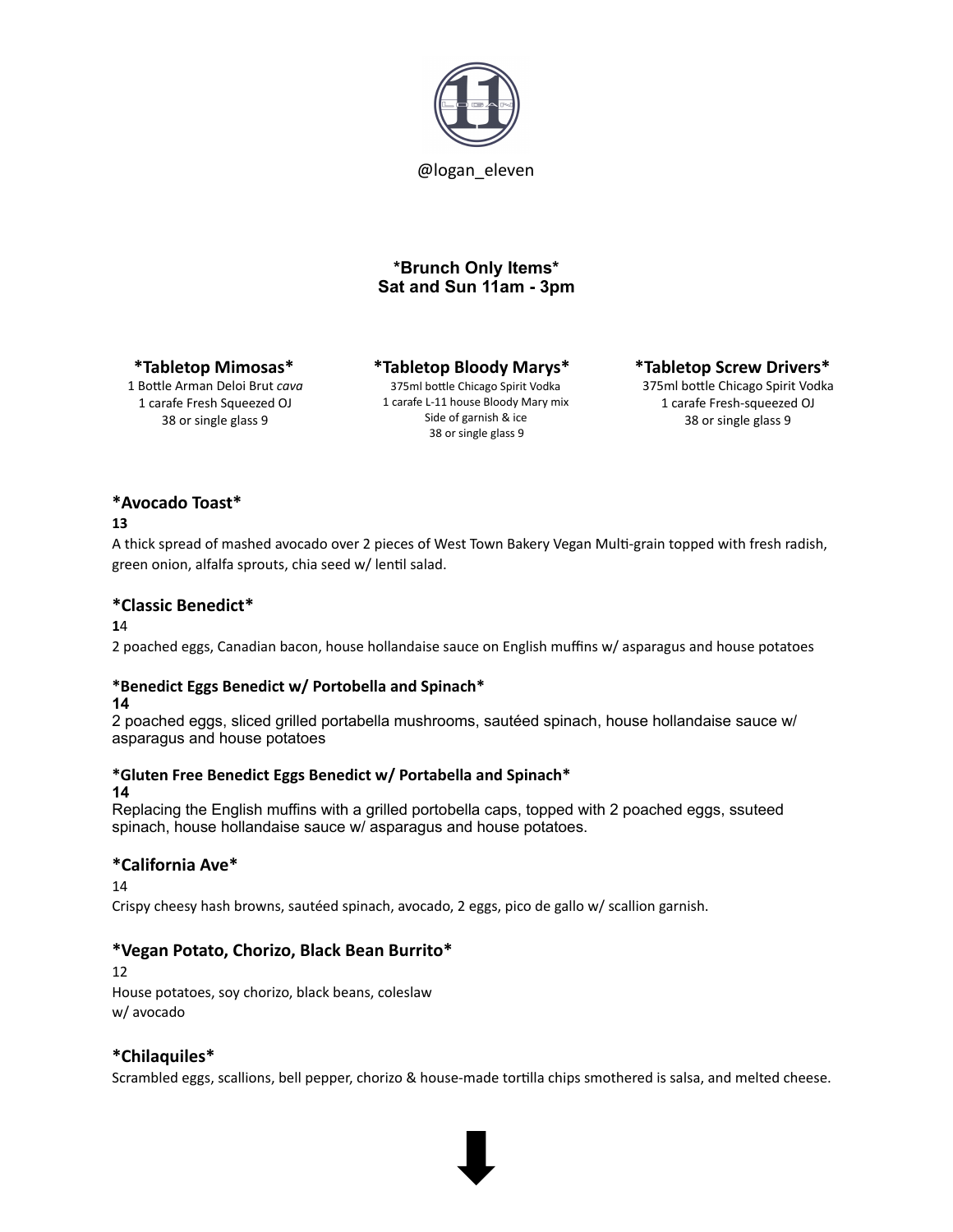

### **Hummus**

12

A puree of garbanzo beans, olive oil & a hint of garlic and lemon. served with cucumber, tomatoes, and pita. Make it vegan – substitute pita with West Town Bakery vegan Sourdough bread

### **Chicken Wings**

Reg 13 Large 16 Bone in or out, Buffalo or Bourbon BBQ with bleu cheese & celery

### **Nachos**

13

House-made chips, refried beans, jalapeno cheese, pico de gallo, sour cream, guacamole, jalapeno peppers.

Add chicken, beef or vegan soy chorizo 3.5

# **Buffalo Calamari**

16

Lightly breaded, fried wild-caught Rhode Island calamari, Buffalo style, tossed in our hot wing sauce & served with buttermilk parmesan. Or regular pub-style served with a tangy cocktail dipping sauce.

# **Vegan Potato Chorizo Tacos**

10

2 tacos w/ House potato, soy chorizo, coleslaw w/ avocado served with lentils

# **Fish Tacos**

2 tacos 11 3 tacos 15 Baja Style, crispy battered wild-caught whitefish served with chipotle aioli & fresh mango salsa on flour tortillas with a side of black beans

# **\*Grilled Shrimp, Skirt Steak or Chicken Fajitas** *(available Friday 11-9, Sat & Sun 3pm – 9pm)*

Chicken 16, Shrimp & Steak 17 Grilled peppers & onions, black beans, Cajun rice, sour cream, homemade salsa, fresh guacamole, lettuce, tomato served with flour tortillas.

# **Grilled Chicken Sandwich**

14

All-natural grilled chicken breast, plain or Cajun, topped with crispy julienned citrus pesto slaw, on a ciabatta bun with chipotle mayo & fries.

# **Vegan Spicy Black Bean Sandwich**

15

West Town Bakery's vegan sourdough bread, house-made bean patty, spicy sriracha veganaise, avocado, mango ginger chutney & house slaw with sweet potato fries. Yes this is 100% vegan.